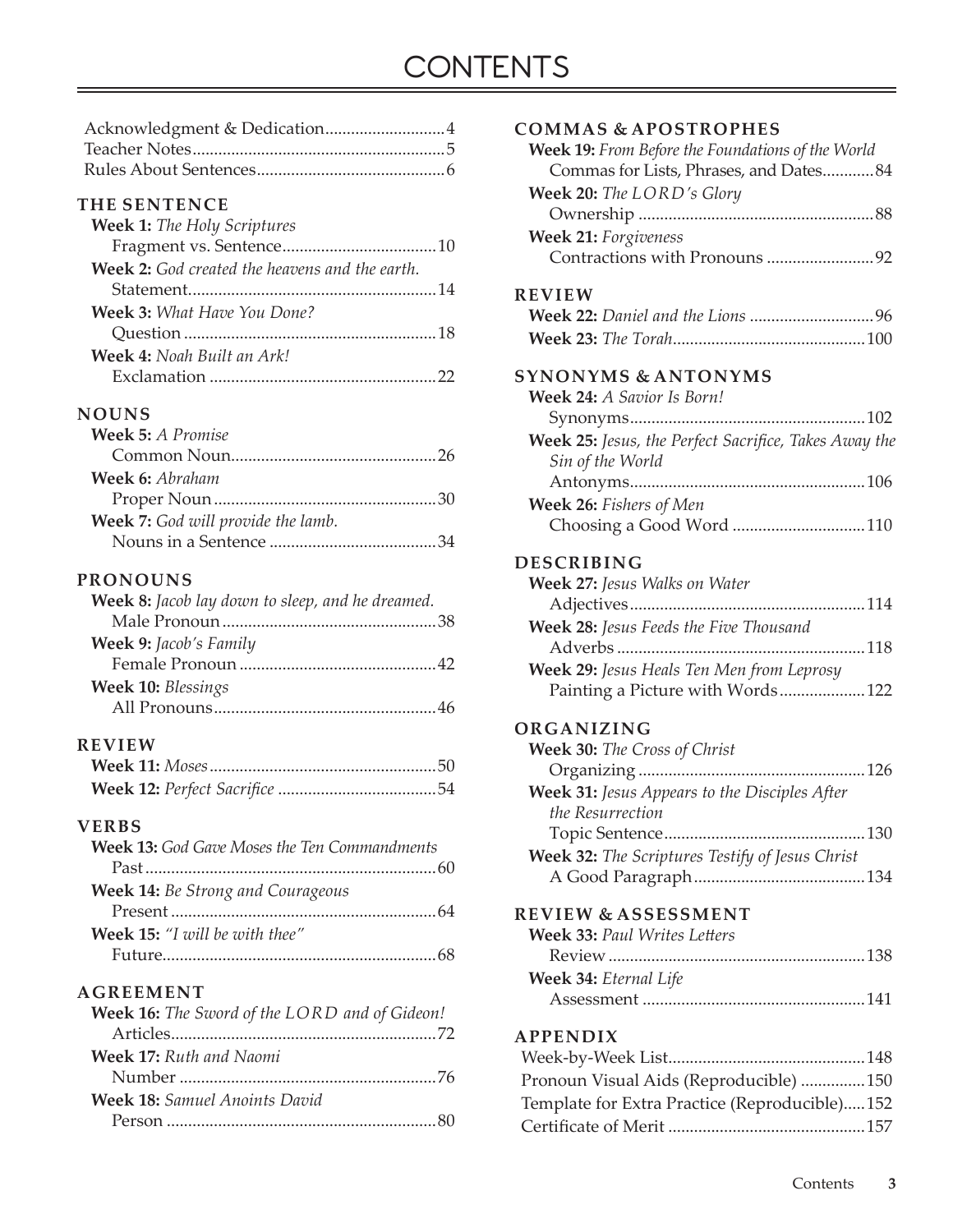# **WEEK 2:** *God created the heavens and the earth.*

Genesis 1-2

# **LESSON A: Apply the Rules**

#### **1. Read Rules About Sentences**

- **2. Main Idea or Detail:** The main idea tells the main theme or most important message. A detail is one smaller piece of information. Circle M (Main Idea) or D (Detail) for each.
	- M D On the fifth day God made birds.
	- M D God created the world, and He saw that it was good.
	- M D The garden was in Eden.

### **3. Apply the Rules to the Main Idea**

- *Yellow for Highlight*: Underline the Main Idea in **yellow**.
- *Green for Go*: Circle the beginning capital letter in **green**.
- *Red for Stop*: Underline the ending mark in **red**.
- *Blue for Special*: Circle the names of special or specific people, places, or things in **blue**.

### **4. Copy the Main Idea**



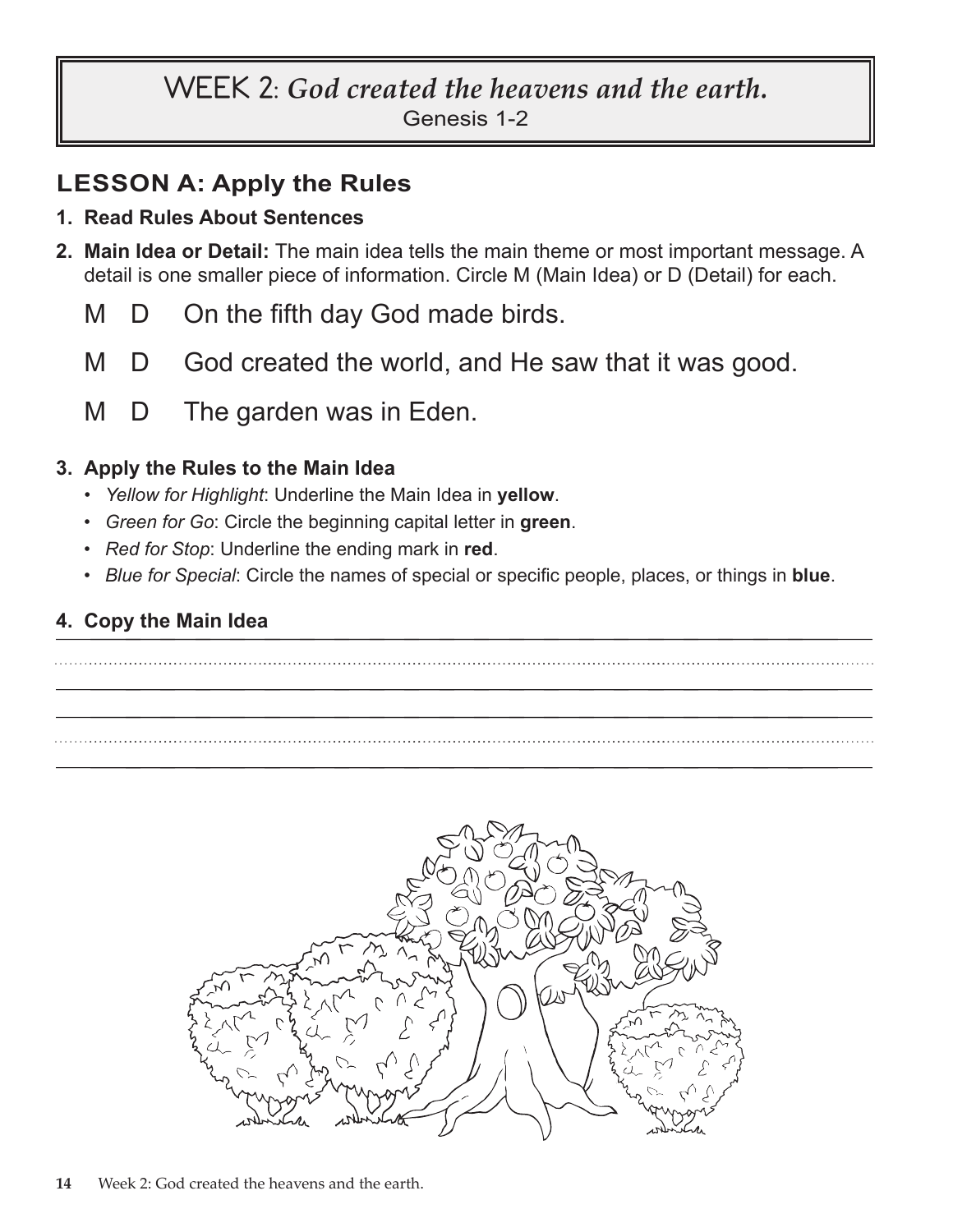# **LESSON B: Build Your Skills**

Good writing follows the rules of language with great skill.

### **Writing Skill:** *Statement* – a sentence that tells

A sentence that *tells* is a **statement**. A statement ends in a period. ( . )

#### **Examples:**

*God made the heavens and the earth. The first book of the Bible is Genesis.*

# **Circle F for Fragment (part) or S for Sentence.**

- F S In the beginning
- F S On the fourth day
- F S God said, "Let there be light."
- F S God
- F S God made the world.
- F S the world

## **Answer this question with a statement.**

Who made the heavens and the earth?

\_\_\_\_\_\_\_\_\_\_\_\_\_\_\_\_\_\_\_\_\_\_ \_\_\_\_\_\_\_\_\_\_\_\_\_\_\_\_\_\_\_\_\_\_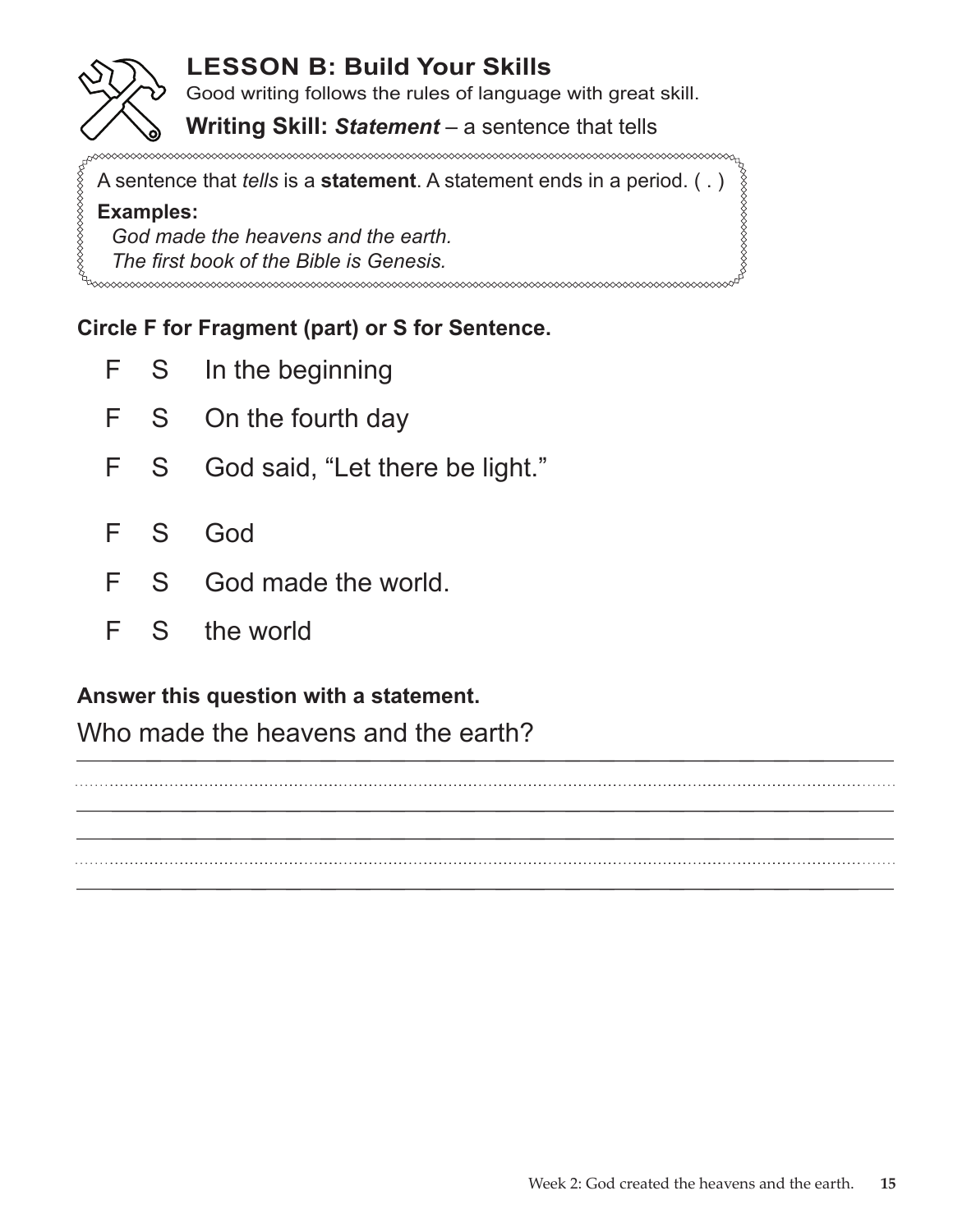

# **LESSON C: Choose Descriptive Words**

Good writing paints a true picture. Say what you mean in a lively, colorful way.

| <b>Describe a Noun</b> (person, place, or thing)                                       |                       |            |
|----------------------------------------------------------------------------------------|-----------------------|------------|
| almighty (all powerful)                                                                | powerful              | majestic   |
| Our                                                                                    | God (noun)            |            |
| <b>Describe a Verb</b> (doing or being)                                                |                       |            |
| lovingly                                                                               | generously            | graciously |
| Create Your Own Descriptive Sentence: Join the two parts together.<br>Our <sup>"</sup> | blessed (verb)<br>God |            |
|                                                                                        | blessed them.         |            |
| <b>Write the Full Sentence</b>                                                         |                       |            |
|                                                                                        |                       |            |
|                                                                                        |                       |            |